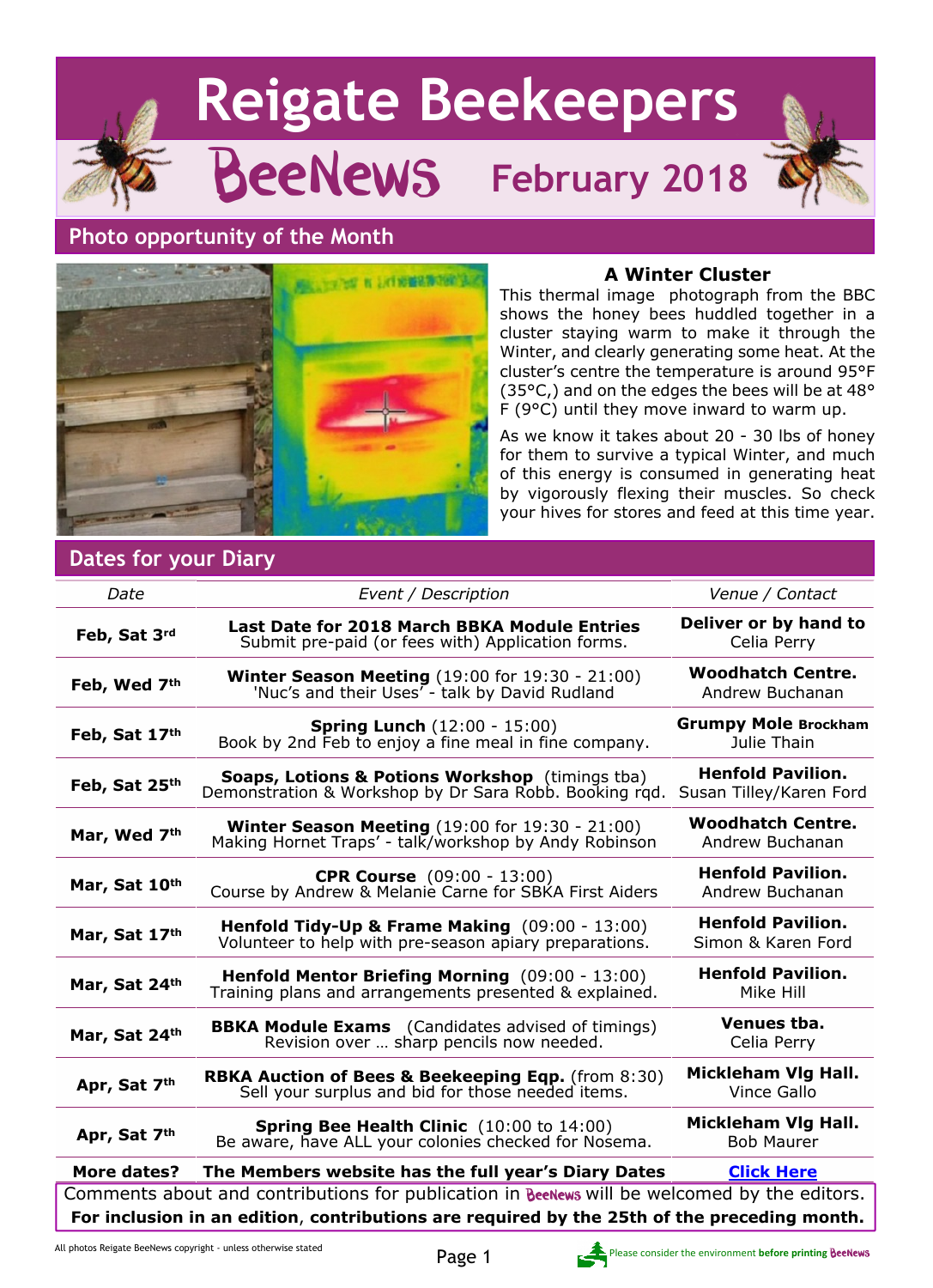#### **Fail to Prepare - Prepare to Fail**

Given the gloomy weather we and our bees have been experiencing so far this year, we really ought to avoid such gloomy thoughts. However, just consider that by the end of this month, March will be upon us and much activity may be expected (and hoped for) within our hives.

February may therefore provide us with the last opportunities to be preparing our colonies, apiaries, equipment, and ourselves for the beekeeping season ahead. Will you be prepared ?

This month's BeeNews includes a number of prompts, activities and advice that will hopefully not fail to help you in your preparations.

Guidance on Brood Disease Inspection is included, courtesy of an article from Farnham BKA. You should also make note that our Spring Adult Bee Health Clinic (to give it its full title) will be held at the same place and day as our Annual Auction of Bees & Beekeeping Equipment … for which any surplus equipment you may wish to sell needs to be prepared for selling and you need to determine what items you may wish to bid for … or buy new from Paynes on the same day … or order from Paynes via our Quartermaster.

Real alchemy, transforming hive products into exotic and everyday preparations of soaps, lotions and potions will be possible this month. All courtesy of the great initiative by *Susan Tilley* and *Karen Ford* in their preparations of a Workshop for you. Book now.

Our final two Winter Meetings will have **David Rudland** this month giving us the lowdown on using Nuc's, whilst in March, *Andy Robinson* will help us to be prepared to defend our bees from the Asian Hornet.

Prepared to increase your number of hives, but have no space ? We direct you to the [Out-Apiary](https://rbkbblog.com/category/out-apiary-offers/) [Site Offers](https://rbkbblog.com/category/out-apiary-offers/) page on the Members Website, with three new offers of sites listed.

We are even preparing you to receive invitations to subscribe to and follow our website ... and for early adopters amongst you … information about Hive Management Software.

Be prepared (without fail) to be amazed by what you can learn, do and achieve this month!

#### *Richard & Graham*

| <b>Section</b>                 | <b>Features</b>                                             | Page    |
|--------------------------------|-------------------------------------------------------------|---------|
| <b>Photo Opportunity</b>       | A Winter Cluster                                            |         |
| Dates for your Diary           | 3rd February - 7th April                                    |         |
| <b>Editorial</b>               | Fail to Prepare - Prepare to Fail                           | 2       |
| <b>Members News</b>            | Chairman's Chat - Cold and quiet maybe  but much being done | 3       |
| <b>Meet the Committee</b>      | Buzziest Interview - Geoff Blay                             | 4       |
| <b>Notice Board</b>            | Events, Courses, and other Beekeeping Activities            | 5       |
| <b>Website News</b>            | Following What is New                                       | 6       |
| DIY Suggestions & Tips         | Hornet Trap Workshop - Planning                             | 6       |
| <b>Questions &amp; Answers</b> | How to do a Brood Disease Inspection?                       | $7 - 8$ |
| <b>Horticultural News</b>      | Forage in February                                          | 9       |
| <b>Topical News</b>            | Bee Hive Management Software                                | 10      |

**Contents**

Our website is updated much more regularly than this monthly edition of BeeNews, so click on [Members Website](http://rbkbblog.com) for lots more information and, all the latest news and activity updates.

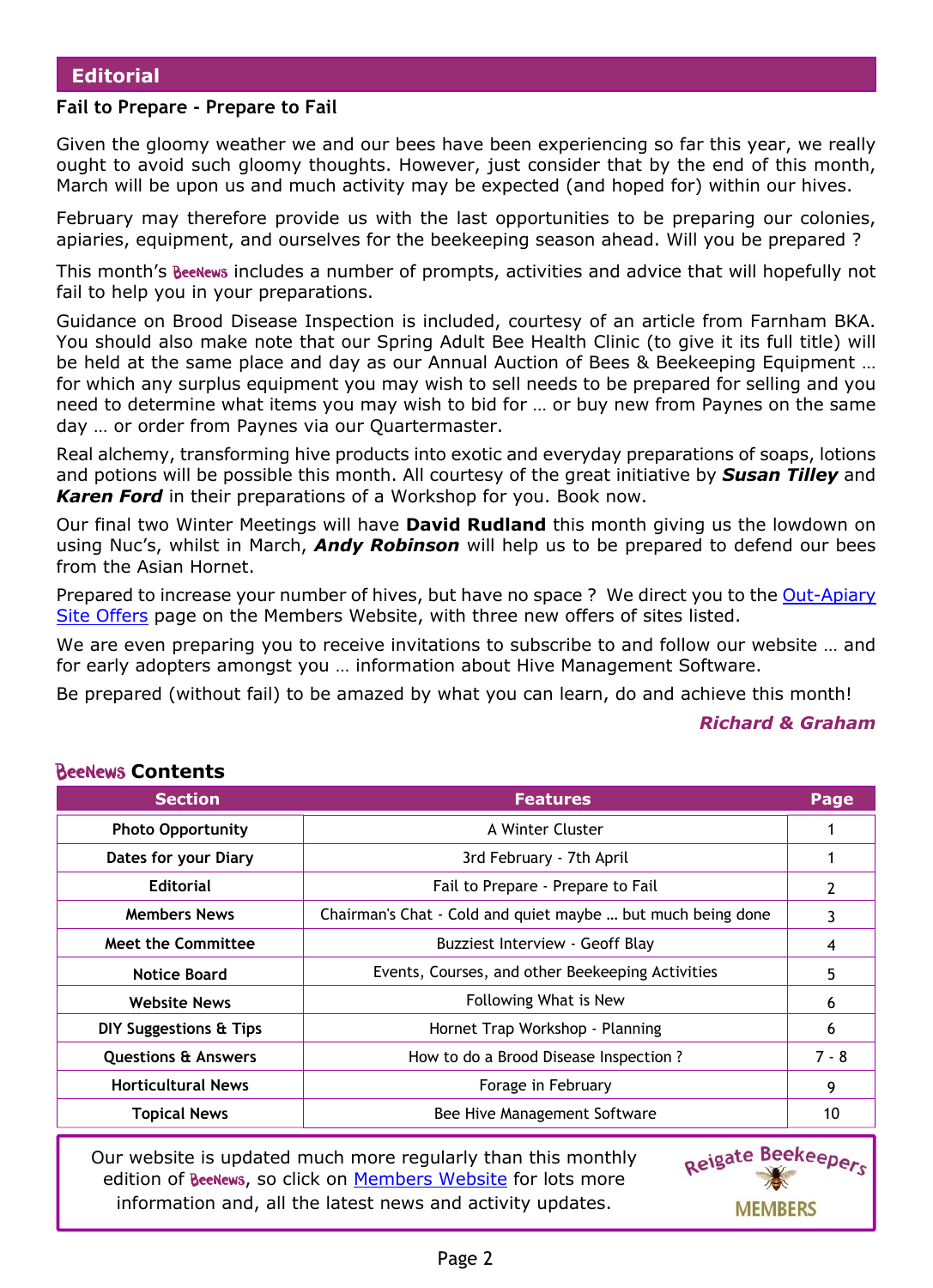### **Members News**

#### **Cold and quiet maybe … but much being and to be done.**

## Chairman's Chat

January, give or take the odd chilly day or two, has been relatively warm and with the extending daylight hours, Queens may well have been encouraged to start laying eggs.

Now, as we embark upon what is usually the coldest period in the year, it is essential that colonies be checked for stores. If in any doubt, a slab of fondant placed over one of the holes in the Crown Board will help. I tend to err on the pessimistic side and always give some fondant. Also, keep a check on the amount of Varroa dropping from the cluster; it should be very little if any at all. Towards the end of February when checking the take up of the fondant I also add a patty of pollen. This helps the colony expand to a healthy size in readiness to take advantage of early flowering plants.

Apiary activity in January and February may be fairly quiet, but there are RBKA administrative jobs that are being carried out by *Gill Simpson* (our Secretary), by *Mike Hill* and his team (drawing up the Training Curriculum at Henfold Copse), by *Vince Gallo* (looking after our finances and preparing for our Auction on 7th April), by *Sue Hickson* (recording details of our membership), by *Richard Bradfield* and *Graham Pooley* (creating our Newsletter and maintaining our Websites), and last but not least by *Simon & Karen Ford* and the Winter Team who regularly take care of the bees at Henfold Copse.

In addition, some other members have been working to bring enjoyment to our members. **Phil Elwell** has carried out all the electrical installation at Henfold Copse, including completing power and lighting in all the storage containers. *Julie Thain* has organised the Spring Lunch for 17th February, *Janet Kay* has been jarring up RBKA's honey and *Alan Berridge* has been counting up the funds which he and the Pop-Up Stall Team raised through the sale of honey over the Christmas period. Huge thanks to all who have contributed so much commitment and enthusiasm.

Whilst touching on the topic of the Spring Lunch at The Grumpy Mole, Brockham, I understand that there are still a few places available. Julie will be very pleased to hear that you would like to join in what will be a very enjoyable event.

Please [click here](https://rbkbblog.com/2017/10/31/spring-lunch-17th-february-2018-make-it-a-date/) to find the Menu and use the Booking Form on the website.

On 7th February at the Monthly Winter Meeting, **David Rudland** will give a talk on 'Uses For A Nucleus Hive'.

On 7th March, our own *Andy Robinson* shows us how to make an Asian Hornet Trap. If you would like to join in the practical element of Andy's talk, (making a trap then and there), let us know at the February meeting, or before, and see the DIY article elsewhere in this **BeeNews** about materials and tools to bring in March.

Now is the time to take stock of your equipment bearing in mind any beekeeping plans you have for 2018. Once again, **Paynes Southdown Bee Farms** have very kindly agreed to offer a special arrangement of 5% discount for any RBKA member who places an order for equipment through RBKA's Quartermaster, i.e. yours truly, during 2018.

Items such as Hive Parts, Tools, Clothing, Fondant/Pollen Patties, Acaricides, Extraction Equipment and Honey Jars will be available. Orders may be made at and collected from Henfold Copse on Wednesday evenings, during April through August between the hours of 7:00pm and 8:00pm together with items available for hire e.g. Extractors.

The latest Paynes Catalogue and Order Forms will be available on the members website and from me very shortly.

Finally, my usual plea at this time of the year. Please respect the signs all those visiting Henfold Copse:

#### **DO NOT DRIVE YOUR VEHICLES ONTO ANY GRASSY AREA**

When our parking areas are full, the neighbouring Farmer has given permission to park in the entrance to his farm (next entrance north of Henfold Copse).

**ONLY Park On Hard-Standing Areas.**

## **Do Not Drive or Park on Grass Areas.**

#### **Ensure The Entrance Is Not Blocked.**

*Andrew Buchanan* 01306 712773 07879 552582 [andrewb38@btinternet.com](mailto:andrewb38@btinternet.com)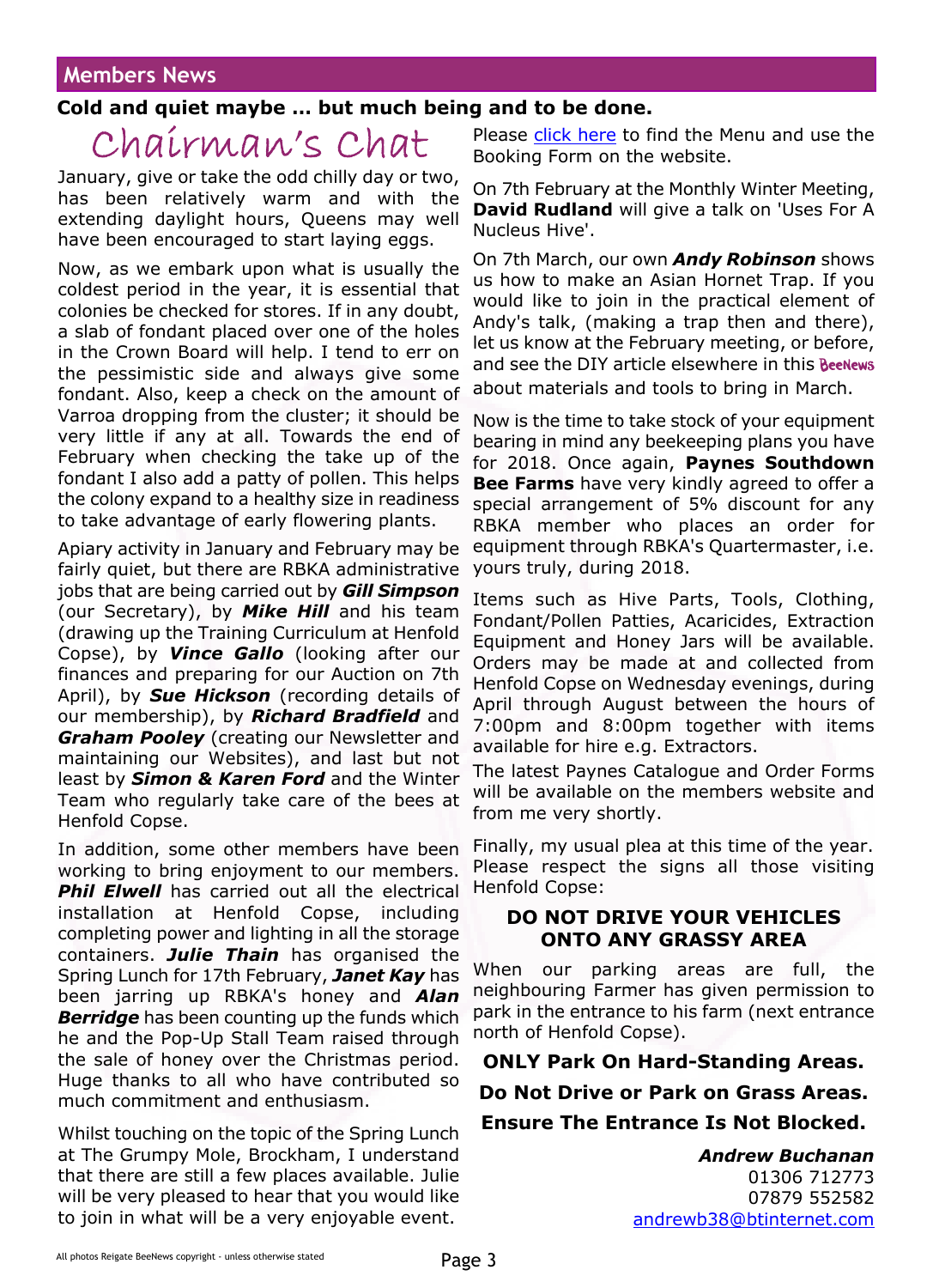#### **Meet the Committee**

#### **Buzziest Interview - this month: Geoff Blay**

*The AGM in November saw the election of a new committee member. Time now for the obligatory deep and probing interview …*

#### BeeNews: What's happening?

**GB:** I am starting an on-line course on corrective exercise to be able to safely train people with injuries or who are undergoing rehabilitation from injury.

BeeNews: How long have you been a beekeeper? **GB:** I've been beekeeping for five years or so.

#### BeeNews: How many hives of your own do you manage at present?

**GB:** I run just over 50 hives at present and these are at 5 locations within 10 miles of Reigate.

#### BeeNews: What got you interested in beekeeping in the first place?

**GB:** By nearly hitting my head on a swarm that had landed by my car at the front of my house. Malcolm Broatch was the swarm collector that day - that was the start of a good friendship and interest in bees.

#### BeeNews: What RBKA roles or activities were you already involved in before being first co-opted and then elected onto the committee?

**GB:** I was active within the swarm collection team and also responsible for training the experienced members at Henfold on Wednesday nights. I have given a number of lectures to local societies and beekeeping organisations too.

#### BeeNews: How important do you believe Beekeeping Qualifications to be?

**GB:** I have invested a deal of time and effort in these and have completed all modular exams and the General husbandry certificate, as well as the microscopy certificate - I believe that I am a much better beekeeper as a result of doing the exams and would encourage others to do them.

#### BeeNews: Do you have a qualification target, or targets, to which you aspire and over what time scales?

**GB:** I have entered for the advanced husbandry exam this Summer so, hopefully, that will be the end of it!



#### BeeNews: What do you hope to bring to RBKA?

**GB:** I am gaining a wide range of up-to-date experience which may well be of use to the club. I also hope to develop the microscopy interest and training at the club during the forthcoming season.

#### BeeNews: How time consuming do you think your role as a Committee Member could or will become?

**GB:** It is very seasonal - my role is principally in education which runs in tandem with the beekeeping season, and is much more time consuming than many will realise. I hope I can introduce more out of season training at the pavilion for members.

#### BeeNews: Do you have a message for the members?

**GB:** Yes - I hear far too many stories of early season swarming and poorly mated replacement queens so don't leave it too late to inspect and take preventative measures.

#### BeeNews: Thank you Geoff.

*To read all the previous interviews of committee members, search the* **Editions** *section of the members website Library, or* [click this short cut](https://rbkbblog.com/?s=Meet+the+Committee).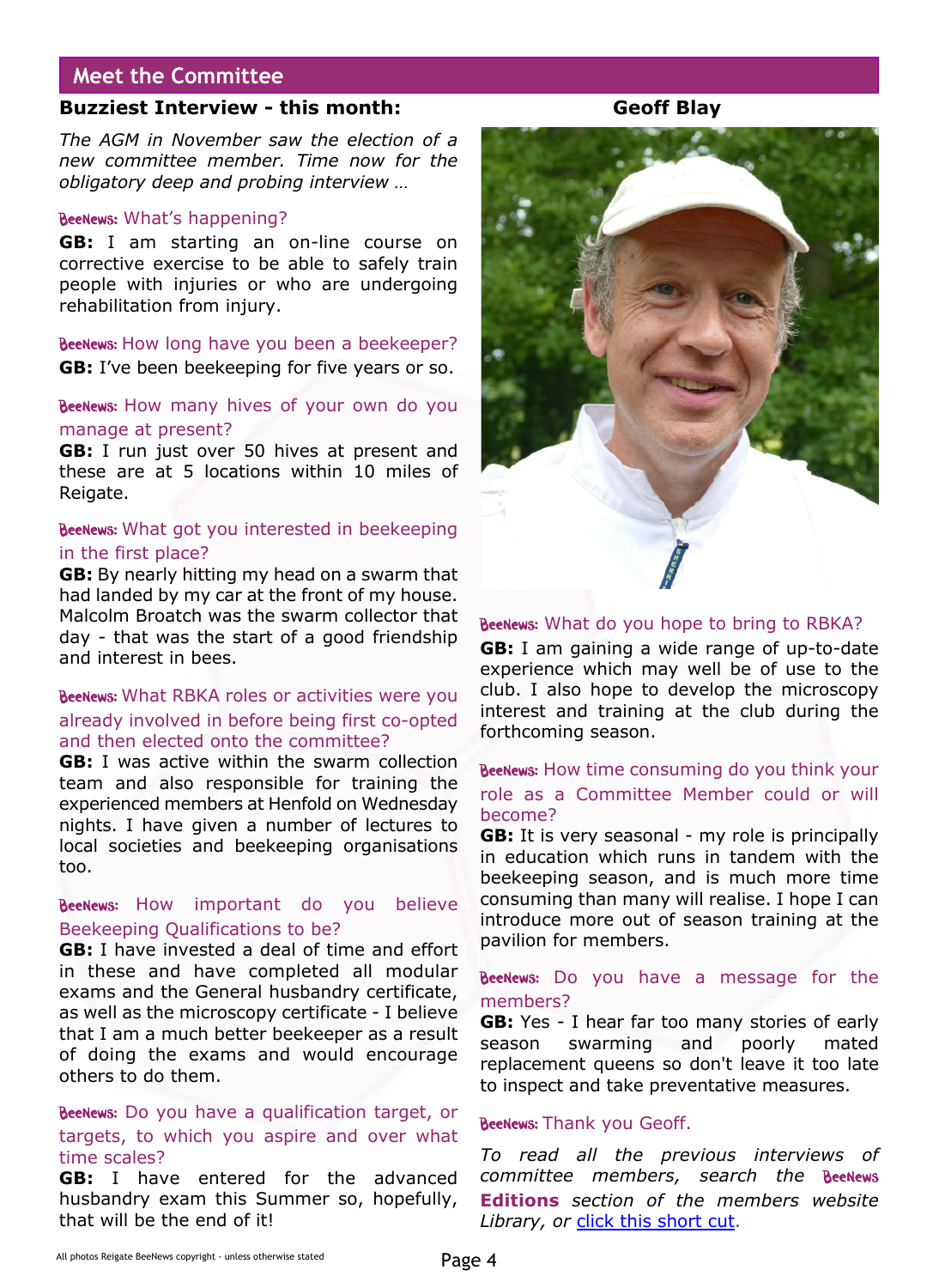#### **Auction - 7th April - Get Ready**



The Annual Reigate Beekeepers Auction of Bees & Beekeeping Equipment event is scheduled for Saturday 7th April 2018.

Held, as usual, at the Mickleham Village Hall and adjacent Mickleham Apiary, the auction provides an opportunity to sell any of your unwanted items of equipment or colonies of bees and/or to bid for items that you need.

Details including T&C's, Sellers Registration forms, posters and flyers are all available **NOW** at <https://reigatebeekeepers.org.uk/> or via the Members Website [click here](https://rbkbblog.com/2017/12/28/reigate-auction-of-bees-beekeeping-equipment-7th-april-2018/). Some printed forms will be available at Winter Meetings.

Our Spring Adult Bee Health Clinic will also be in operation on the same day. Plan to deliver or bring samples of bees from your hives.



## **Soaps, Lotions & Potions**

A Demonstration of soap making and a Workshop producing moisture cream and lip balm etc will be presented and provided by **Dr Sara Robb** in the **Pavilion at Henfold Copse** during **Sunday 25th February 2018.**

Duration: **2½** hours Start time(s) and full details: tbc Cost per head: **£17** Maximum participants per session: **20** Subject to demand, two sessions may be arranged for the same day.

Participation requires to be booked and paid for in advance, with places being subject to availability at the time of booking. Full details and on-line booking on the Members Website [\(click here\)](https://rbkbblog.com/2018/01/07/soaps-lotions-potions-demonstration-workshop-by-dr-sara-robb/)



## **'Nuc's and their Uses'**

**… a presentation by guest speaker David Rudland at the Woodhatch Centre, Wednesday 7th February 7:00 pm for 7:30 start.**

# SPRING LUNCH

**Saturday 17th February 2018** 12:15 for 1:00 pm

at

**The Grumpy Mole Brockham Green**

Join fellow members and friends of RBKA for a great meal together whilst maybe reflecting upon this summer's beekeeping, and even daring to contemplate what 2018 may bring.

#### **If you have not already done so … late bookings will be accepted up to the 2nd February … subject to availability.**

Menu options are displayed under **Events News** and a Booking Form with menu selection accompanies this edition of BeeNews.

All these details are also provided on the Members Website ([click here\)](https://rbkbblog.com/2017/10/31/spring-lunch-17th-february-2018-make-it-a-date/) from where there is also an On-Line Form. Book and select your menu choices before then making payment direct by Bank Transfer.

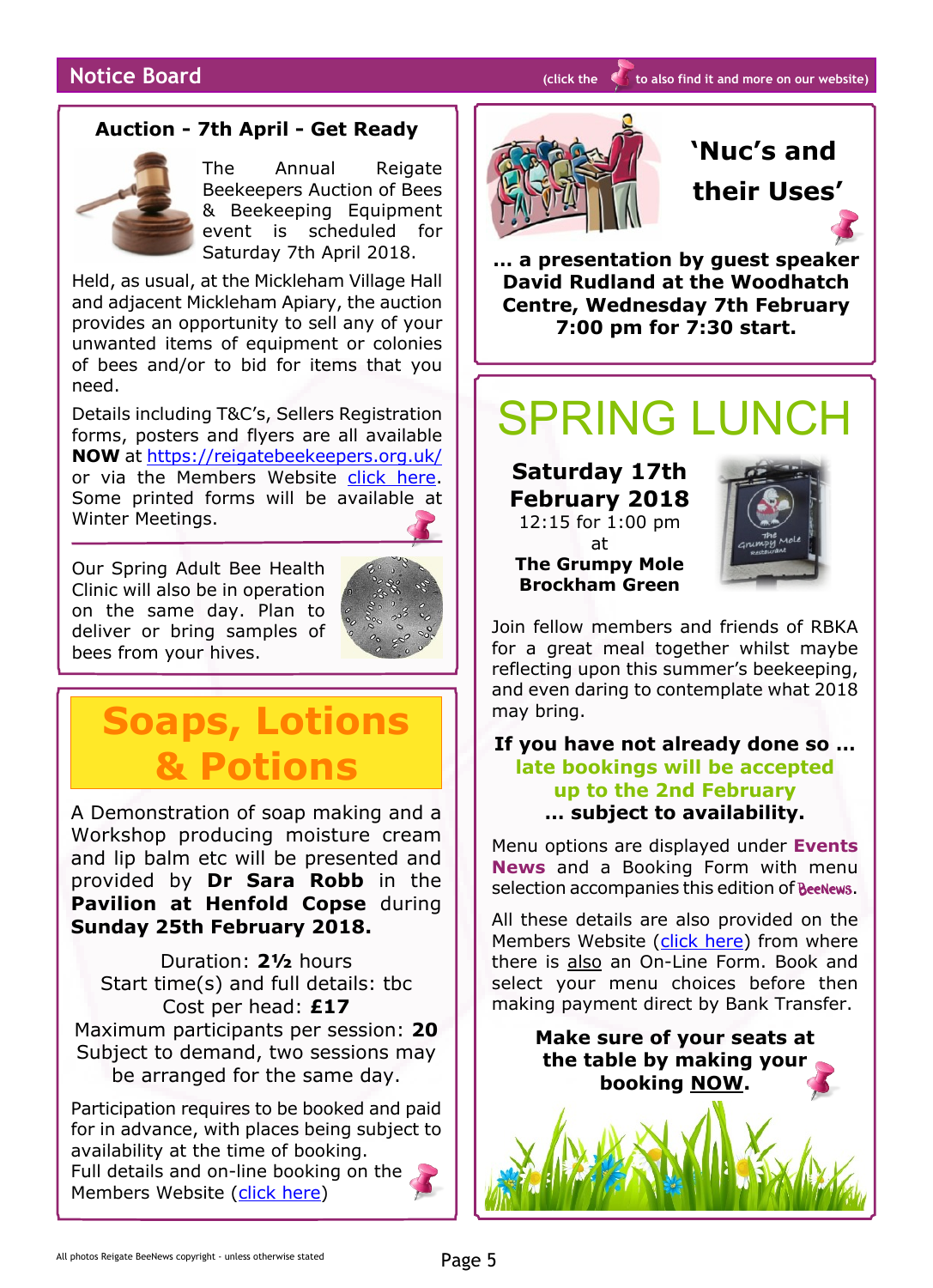### **Website News**

#### **Following What's New** *by Webmaster Richard B.*



members have simply been encouraged to be 'Followers' of the site. The web page side

bar provided a button to click and occasionally a suggestion to 'follow' appeared in Beenews.

However, of RBKA's 200+ members, today less than 45 of you are currently Followers.

We would like that number to change and to change significantly … with ideally 100% of ● The creation of a Wordpress user name and web-connected members being Followers.

#### **Why?**

When there is particularly useful or important news, information or an appeal that needs to be broadcast to all members before the next scheduled edition of **BeeNews**, your Committee may still wish it to be promptly communicated. At present, that means emailing a message to ALL members that either includes the new information, just posted on the website, or asks recipients to visit the website to view that information. And of course by then, the information may no longer be 'new news' to those members who are Followers.

If ALL web-connected members are Followers, then the information only needs to be published once, in one place - the Members Website.

#### **What?**

With the approval of your committee, all members with email addresses who are not already Followers will be now be directly invited to subscribe to the Members Website.

#### **DIY Suggestions & Tips**

#### **Hornet Trap Workshop - Planning**

The 7th March Winter Meeting will be an Working in groups of 3 or 4 people, each group opportunity for *Andy Robinson* to describe will also need a few tools to share between and demonstrate how to make a simple Asian them: a small cordless drill with 8 mm drill bit. Hornet Trap. Each member present will also have the opportunity to make one for themselves.

On the day, participating members will each An indication of how many will want to take need to bring an empty and clean 2 litre PET part in the construction activity will be bottle and either a pair of scissors or craft knife assessed at the February Winter Meeting, and capable of cutting the plastic bottle.

Since the Members Website Individual members may still choose to 'Optwas launched five years ago, Out', either by not accepting their invitation or unsubscribing at a later date, should they no longer wish to receive the automatic notifications of new news.

#### **How?**

Members will receive an email message from the Members Website.

Upon '**Accepting**' the invitation:

- password will be automatically requested. **BUT … THIS IS OPTIONAL**.
- **ALTERNATIVELY**, scroll down the message to the **Follow by Email Address** link to register, for which you only need to provide your own (preferred) email address.
- You can then select whether you wish to receive notifications about new posts **Immediately, Daily or Weekly.**

Once registered as a Follower, be assured that 'if it's published on the website, you will get to know about it.

Be aware though that should you decline to Follow the website, you may well miss out on receiving important new information in a timely manner … unless you regularly visit the site.

Of course, whether or not you subscribe and follow the website, please do also visit on a regular basis anyway; to catch-up with the news, browse some of the extensive reference content, check the Diary for upcoming events, or simply enjoy a jolly good read.



*Making your own is fun and saves money*

 a Soldering iron. an office Stapler.

Andy will provide everything else.

volunteers to provide the group tools sought.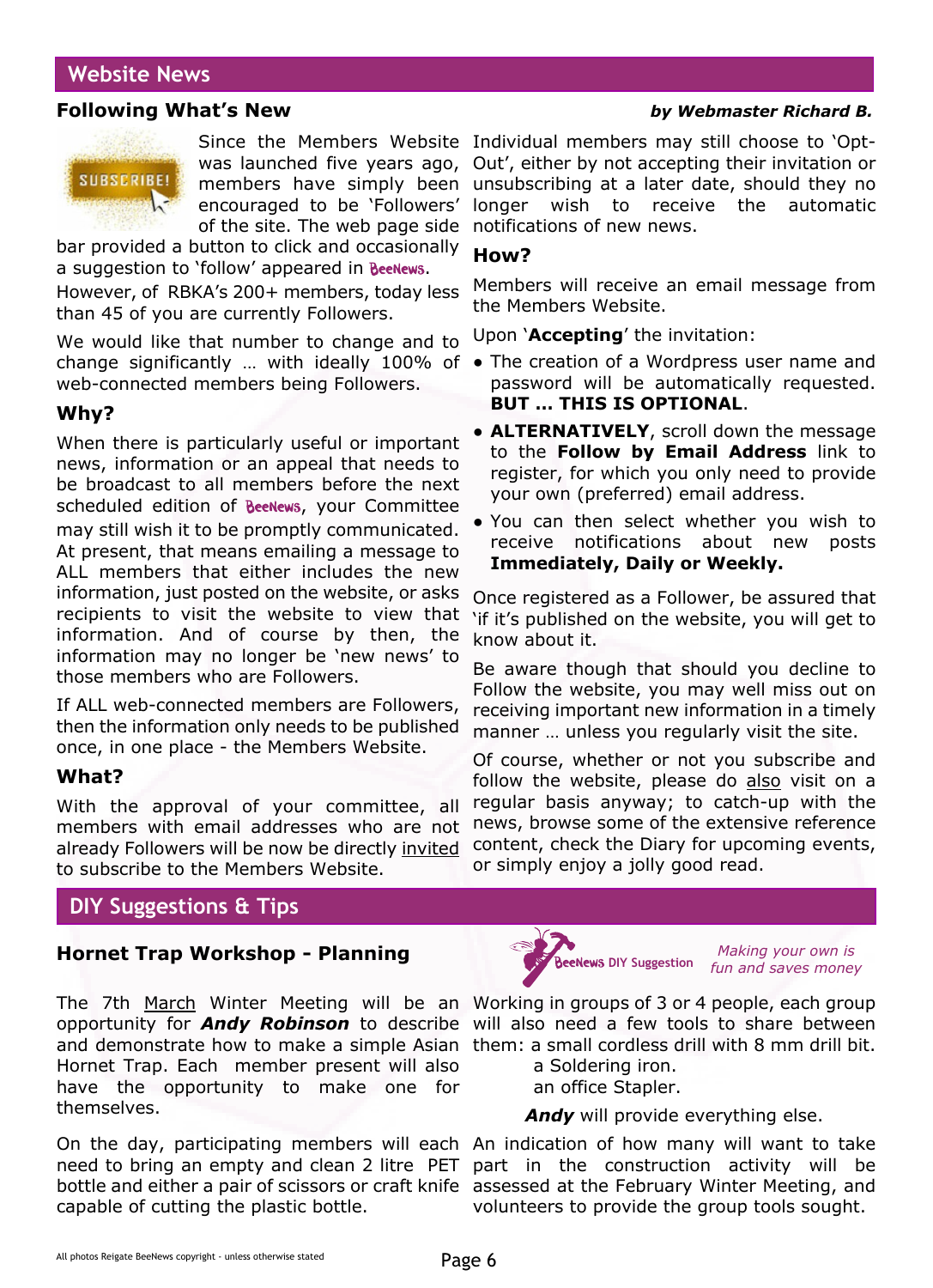#### **Questions & Answers**

#### **How to do a Brood Disease Inspection ?**

It is good practice to carry out regular checks **Steps to Follow** for brood diseases, and at the very least once in Spring and again in the Autumn. So now is the time to plan your next brood inspection.

Before undertaking a brood disease inspection, first of all make sure you can identify normal brood, then look carefully for the abnormal within the normal shown below.



#### **Brood Diseases**

The two main diseases you are looking for are American Foul Brood (AFB) and European Foul Brood (EFB) which are notifiable by law. EFB is far more prevalent than AFB and if caught early enough, the colony can usually by saved with treatment and advice from the Bee Inspector.

However, there are other less serious brood diseases some of which are more common such as Chalk Brood, Sacbrood, Bald Brood, Chilled Brood and Varroosis caused by mites.

Excellent descriptions and illustrations of all these can be found in the newly revised 2017 version of 'Foulbrood Disease of Honey Bees and Other Common Brood Disorders' which you can get a copy of, or view on BeeBase at [www.nationalbeeunit.com](http://www.nationalbeeunit.com )

The objective of this article is to explain the organisation and process for carrying out a disease inspection on a double National Brood Box with supers in place.

#### **Equipment Needed**

Full personal beekeeping protection, smoker, hive tool, tweezers, match sticks, torch, nuc or empty brood box to provide an 'inspection box' with lid, bucket of washing soda, spare roof, and to prevent robbing a spare crown board.

**Step (1)** - Smoke the colony and while you wait sort out your equipment and set up a safe working area around the hive, so you are not stepping over other equipment.

Place the 'inspection box' to one side of the hive with the spare roof next to it. Remove the hive roof and place on the ground on the other side of the 'inspection box'.

**Step (2)** - Leaving the crown board in place, remove any supers and to ensure hygiene, place them on the spare roof so they are not directly on the ground. (These do not need inspecting.)

**Step (3)** - Next, leaving the queen excluder in place, split the brood boxes and place the top brood box on to the upturned hive roof, then cover with the spare crown board to prevent robbing.

**Step (4)** - Now turn your attention to the bottom brood box. Gently smoke the frame lugs if needed and remove the dummy board plus 2-3 frames of stores into the inspection box, after quickly checking whether the queen is on them. (These frames do not need inspecting.) This will create a space for you to work in.

**Step (5)** - Move any further frames of stores to the back of the box until you get to the first brood frame.

**Step (6)** - Lift out the first brood frame, checking the dark side, furthest away from you first, then the near side to ensure the queen is not on it. If she is, either cage her or put this frame into the inspection box and replace the lid. If the queen is not there, lower the frame into the middle of the gap and with your fingers underneath the lugs, shake downwards sharply 2 or 3 times to dislodge the bees into the bottom, without banging the box.

Now the frame is clear of bees, you will be able to examine the brood systematically and thoroughly. You will need to repeat this procedure with each brood frame in turn.

**Step (7)** - First check whether you are seeing a normal brood pattern, with regular areas of dry digestive biscuit coloured, slightly domed worker brood and any larger drone brood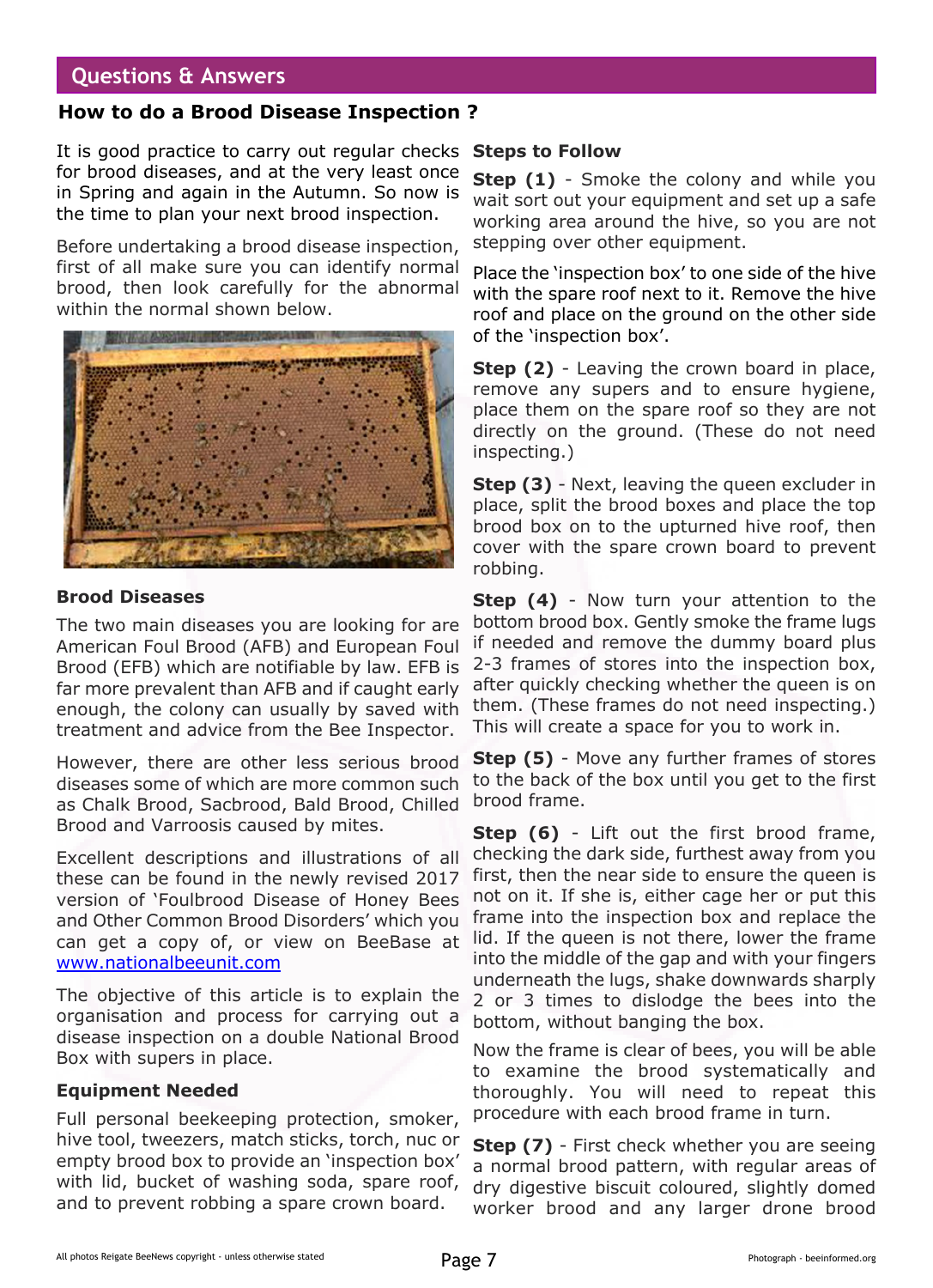towards the bottom. Larvae should be C-● Very liquid, or rotting pupal remains in cells, shaped, pearly-white, with clearly segmented bodies, lying flat within their cells, radiating out from the larger to the smallest day old larvae.

Outside these, regular patches of single eggs, shaped like minute grains of rice should be laid in the bottom of each cell. If you regularly change out old comb, these should be easy to spot. Hopefully, the queen has prolifically laid wall-to-wall brood with very few empty cells. An old or failing queen may have a more haphazard pattern but the individual larvae and cell cappings should still be normal.



**Step (8)** - Now start looking for the abnormal – it doesn't matter whether you look at the sealed brood first or the larvae, but keep to a system.

- For sealed brood first look for sunken, moist, greasy looking cappings that could be a sign of the spore forming bacteria AFB. Small irregular perforations in cappings can be a sign of AFB, but could also indicate Sacbrood or Chalk Brood.
- A fairly reliable test for AFB is to insert the end of a match stick into the cell and probe the contents before slowly withdrawing. If AFB, a rope of between 10 - 30 mm will form between the cell and matchstick. Dispose of the matchstick in the smoker.
- Also angle the frame so the light comes over your shoulder and down into each cell, allowing you to scan the bottom of the open cells for hard, dark scales, that can't be removed. Use a torch if the light isn't good.
- Search the frame for any larvae that are discoloured, lacking segmentation and lying twisted in the cell. This could be caused by the bacteria EFB.
- Use your tweezers to pull out the suspect Robbing, drifting and swarming can all be the pointed upwards in the cell, like a Chinese beekeepers. Slipper and it comes out in a fluid filled sack - the cause will be the virus Sacbrood.
- similar to EFB can be the result of varroa infestation. Hard white, grey or black pellets in cells, that can be removed, are an indication of Chalk Brood. Uncapped cells with normal pupae inside, often in a line, is the sign of Bald Brood, frequently caused by wax moth infestation.
- Any larvae removed by tweezers should be disposed of in the nozzle of the smoker and wash tweezers, hive tool and hands as necessary.

**Step (9)** - Once all the frames in the bottom brood box have been examined as above, reassemble the box, smoke the top bars to send the bees down and also smoke under the bottom of the top box to drive the bees up a little to avoid crushing bees as you replace the top brood on the hive. Squashed bees are another source of disease, not to mention angry sisters with stings ready!

**Step (10)** - Remove the spare crown board and queen excluder, checking the underside for the queen, then place in front of the hive so the bees can climb up to the entrance. After removing the dummy board and some frames of stores to create space, proceed to examine all the brood in the top box, remembering to check for the queen before shaking the bees off and use the smoker to calm the bees if they get agitated.

#### **When to Seek Expert Advice**

If at any stage you suspect you may have Foul Brood, close up the hive immediately, reduce the entrance right down to prevent robbing, scorch or sterilise all equipment used. Then place a voluntary standstill on your apiary (no bees, equipment or bee products can be removed until given the 'all clear').

Contact Regional Bee Inspector - Sandra Gray [sandra.gray@apha.gsi.gov.uk](mailto:sandra.gray@apha.gsi.gov.uk)

Tel: 01787 211 531 / Mobile: 07775 119 430

Hopefully you will not find anything serious and you can close up the hive and sterilise all equipment used and proceed as normal.

#### **Remember**

larva and place it on the side of the frame to cause of disease transfer, however the biggest examine closely. If the tip of the larva is cause of all is poor husbandry practices by

*courtesy of Lynn Cox, Farnham BKA*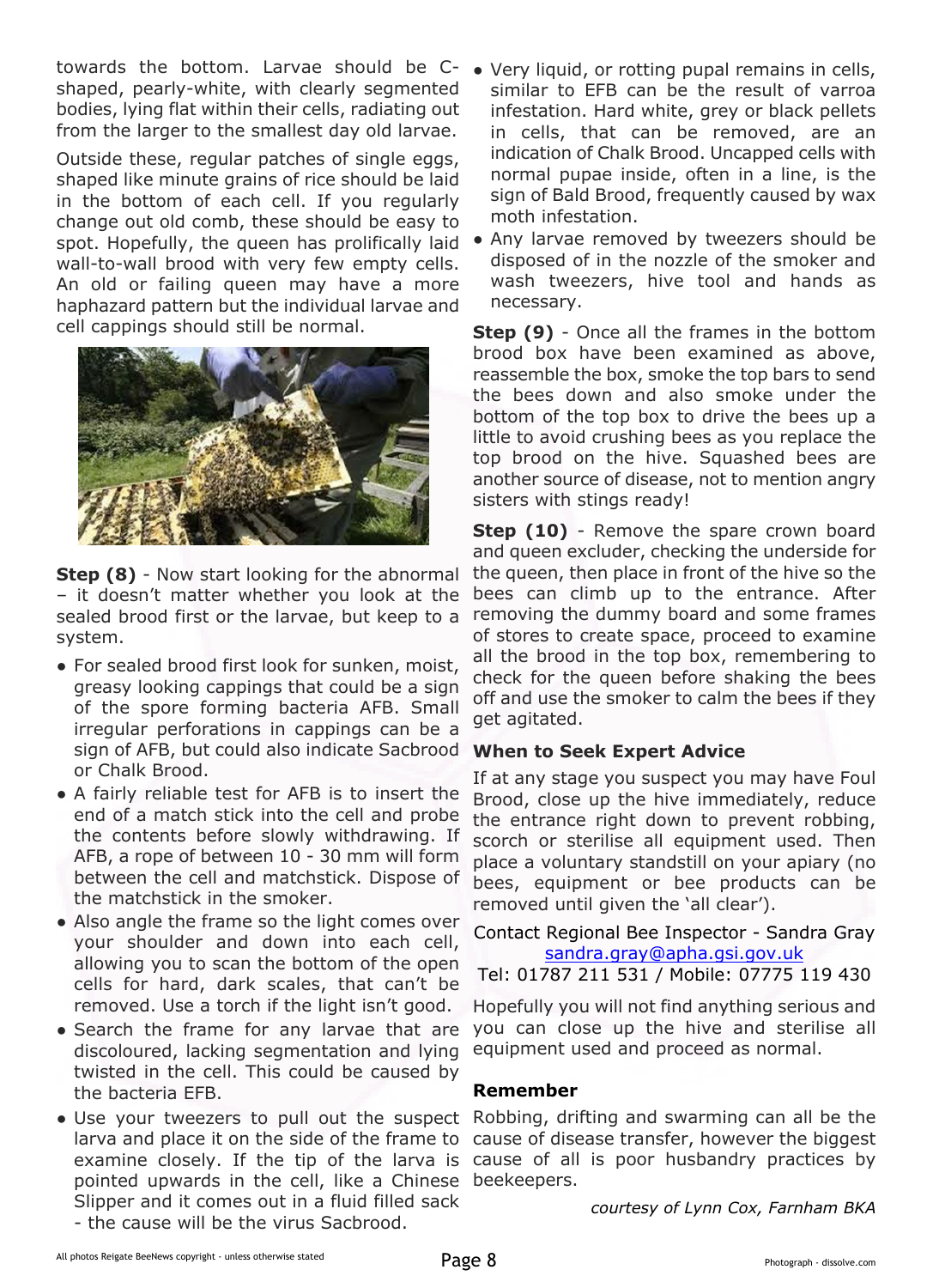## **Horticultural News**

#### **February Forage**

The weather may be wet and variable, but there ● Lonicera honeysuckle L. fragrantissima, L. is plenty of forage now available to our bees. And if we have no frosts many plants will burst ● Winter Beauty, and L. standishii into flower this month.

#### **Trees**

- Corylus avellana (hazel) the catkins provide plenty of pollen
- Cornus mas



- Magnolia the early varieties are coming into bud, if not hit by frost
- Salix (willow) many varieties come into flower in February

#### **Shrubs and Climbers**

- Chimonanthus praecox (wintersweet)
- Clematis cirrhosa and other varieties, usually evergreen
- Daphne mezereum very sweetly scented



- Hamamelis (witch hazel) many varieties and colours with a strong scent
- Edgeworthia chrysantha
- purpusii
- 
- Mahonia some varieties have been flowering since December, others just coming out
- Prunus mume (Beni Chidori) Japanese flowering apricot



- Rosemarinus rosemary
- Sarcococca Christmas box, several varieties with very strong scent
- Viburnums several varieties in flower

#### **Perennials and Bulbs**

- Anemone blanda
- Crocuses hopefully by the end of the month
- Cyclamen
- Daffodils, early varieties at the end of the month if the weather warms up.
- Erysimum Bowles Mauve perennial wallflower
- Heather, winter flowering ericas
- Hellebores, x hybridus, niger, argutifolius, foetidus, and sternii
- Primroses
- Snowdrops
- Eranthis hyemalis winter aconite
- Vinca a few plants are continuing to flower.

#### **Wild Flowers**

• Gorse, this flowers for most of the year

*courtesy of Margaret Lennard, Farnham BKA*